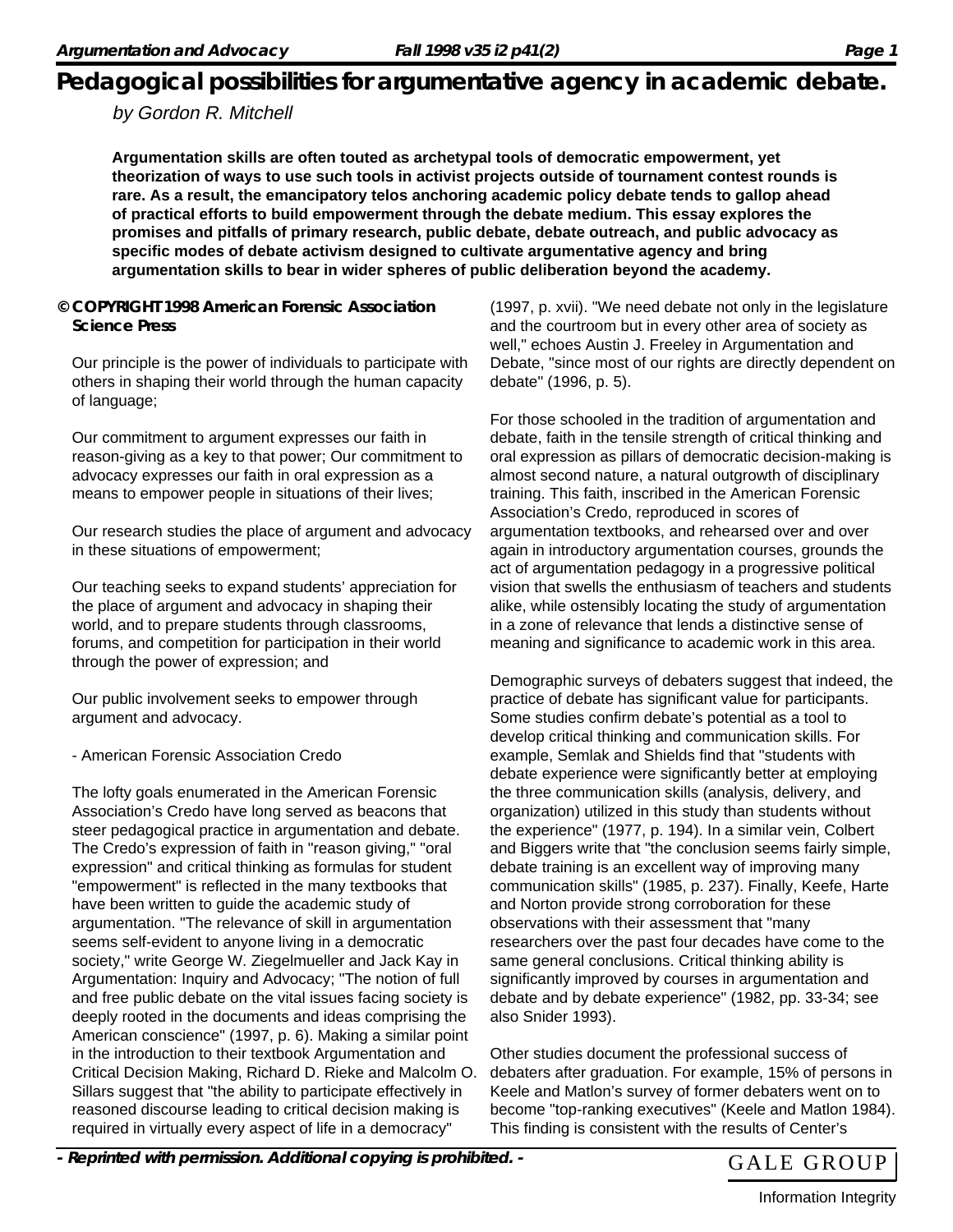survey, which suggests that participation in forensics is an employee attribute desired strongly by businesses, especially law firms (Center 1982, p. 5). While these survey data bode well for debate students preparing to test the waters of the corporate job market, such data shed little light on the degree to which argumentation skills learned in debate actually translate into practical tools of democratic empowerment. Regardless of whether or not survey data is ever generated to definitively answer this question, it is likely that faith in debate as an inherently democratic craft will persist.

Committed to affirming and stoking the progressive energies produced by this faith in argumentation, but also interested in problematizing the assumptions that undergird prevailing approaches to argumentation pedagogy for heuristic purposes, in this essay I make a double gesture. On the one hand, I underscore the importance of grounding the practice of academic argumentation to notions of democratic empowerment. On the other hand, I challenge the notion that such a grounding maneuver can be accomplished with faith alone. Moving beyond the characterization of argumentative acumen as a skill to be acquired exclusively through classroom or tournament training, I propose a notion of argumentative agency that brings questions of purpose to the center of pedagogical practice: For what purpose are argumentation skills used? Where can they be employed most powerfully (for better or worse)? What can be learned from efforts to bring argumentation skills to bear in concrete rhetorical situations outside of tournament contest rounds? In a three part discussion, I advance an analysis that contextualizes these questions and proposes reflective ideas that invite response in the ongoing conversation about the meaning and purpose of contemporary academic debate. After sketching the characteristics of some commonly advanced views on the nature of the connection between argumentation pedagogy and democratic empowerment (in part one), I explain how argumentative agency can serve as a conceptual bridge linking academic practice to empowerment (in part two), and then discuss specific strategies for making the pursuit of argumentative agency a guiding principle for work within academic settings (in part three).

#### LIMITS OF PURELY PREPARATORY PEDAGOGY

In the process of explaining their teaching approach, argumentation scholars sometimes invoke a bifurcation that separates academic study of argumentation from applied practice in public argument. This explanation typically begins with an elucidation of the democratic and emancipatory potential of debate as a process of decisionmaking, and then proceeds to an explanation of

academic study as an essential preparatory step on the way to achievement of such emancipatory potential. This route of explanation is consistent with the American Forensic Association Credo, which declares that the purpose of forensic education is to "prepare students through classrooms, forums, and competition for participation in their world through the power of expression" (qtd. in Freeley 1996, p. 122). Writing from this posture to defend the value of National Debate Tournament (NDT) policy competition, Edward Panetta posits that NDT debate "will prepare students to be societal leaders ..." (1990, p. 76, emphasis added). Similarly, Austin Freeley suggests that academic debate "provides preparation for effective participation in a democratic society" and "offers preparation for leadership" (1997, p. 21, emphasis added).

What are the entailments of such a preparatory framework for argumentation pedagogy, and how do such entailments manifest themselves in teaching practice? On the surface, the rhetoric of preparation seems innocuous and consistent with other unremarkable idioms employed to describe education (college prep courses and prep school spring to mind). However, by framing argumentation pedagogy as preparation for student empowerment, educators may actually constrain the emancipatory potential of the debate enterprise. In this vein, approaches that are purely oriented toward preparation place students and teachers squarely in the proverbial pedagogical bullpen, a peripheral space marked off from the field of social action. In what follows, I pursue this tentative hypothesis by interrogating the framework of preparatory pedagogy on three levels, considering how it can position sites of academic inquiry vis-a-vis broader public spheres of deliberation, how it can flatten and defer consideration of complex issues of argumentative engagement and how it can invite unwitting co-option of argumentative skills.

As two prominent teachers of argumentation point out, "Many scholars and educators term academic debate a laboratory for testing and developing approaches to argumentation" (Hill and Leeman 1997, p. 6). This explanation of academic debate squares with descriptions of the study of argumentation that highlight debate training as preparation for citizenship. As a safe space that permits the controlled "testing" of approaches to argumentation, the academic laboratory, on this account, constitutes a training ground for "future" citizens and leaders to hone their critical thinking and advocacy skills.

While an isolated academic space that affords students an opportunity to learn in a protected environment has significant pedagogical value (see e.g. Coverstone 1995, p. 8-9), the notion of the academic debate tournament as a sterile laboratory carries with it some disturbing

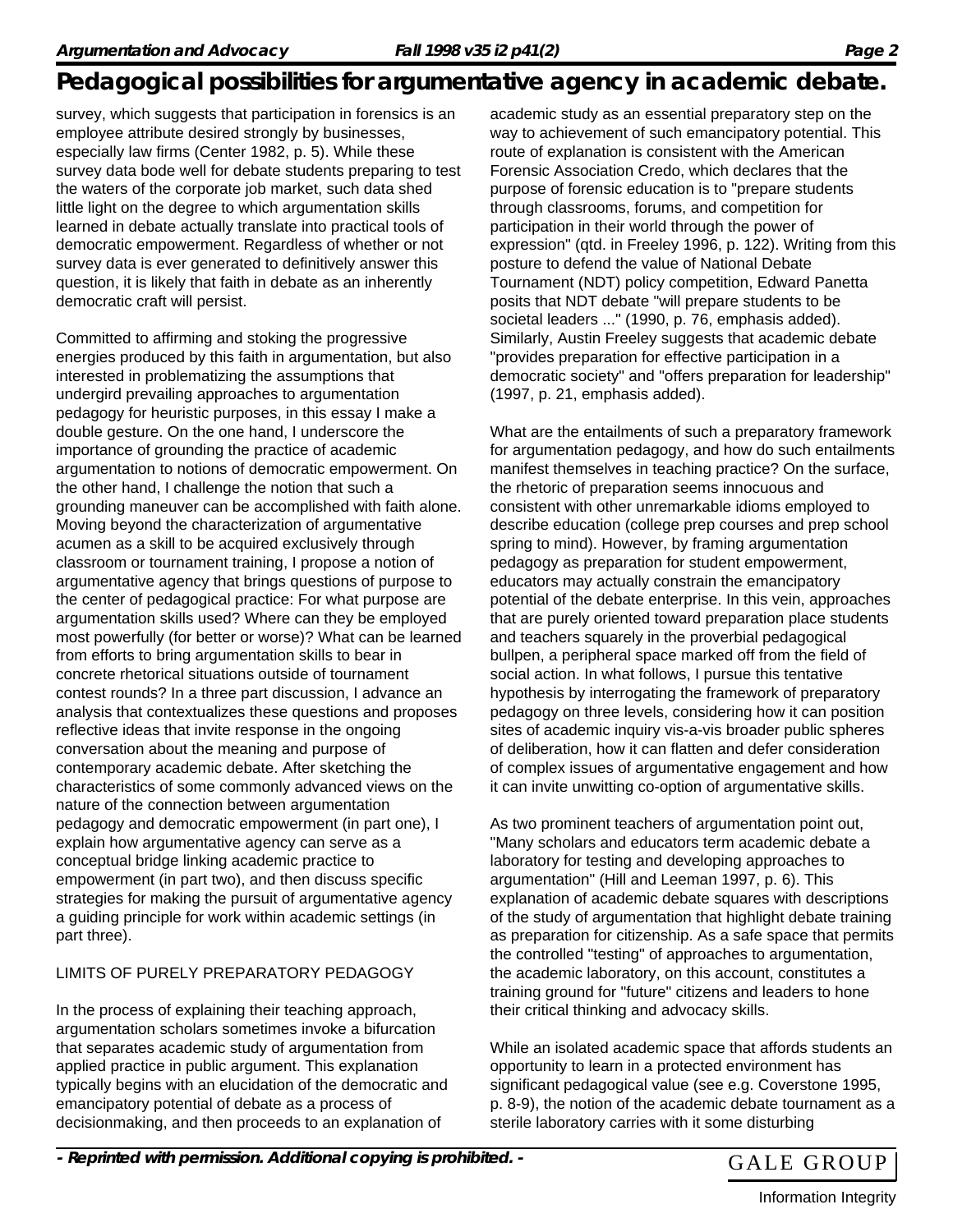implications, when the metaphor is extended to its limit. To the extent that the academic space begins to take on characteristics of a laboratory, the barriers demarcating such a space from other spheres of deliberation beyond the school grow taller and less permeable. When such barriers reach insurmountable dimensions, argumentation in the academic setting unfolds on a purely simulated plane, with students practicing critical thinking and advocacy skills in strictly hypothetical thought-spaces. Although they may research and track public argument as it unfolds outside the confines of the laboratory for research purposes, in this approach, students witness argumentation beyond the walls of the academy as spectators, with little or no apparent recourse to directly participate or alter the course of events (see Mitchell 1995; 1998).

The sense of detachment associated with the spectator posture is highlighted during episodes of alienation in which debaters cheer news of human suffering or misfortune. Instead of focusing on the visceral negative responses to news accounts of human death and misery, debaters overcome with the competitive zeal of contest round competition show a tendency to concentrate on the meanings that such evidence might hold for the strength of their academic debate arguments. For example, news reports of mass starvation might tidy up the "uniqueness of a disadvantage" or bolster the "inherency of an affirmative case" (in the technical parlance of debate-speak). Murchland categorizes cultivation of this "spectator" mentality as one of the most politically debilitating failures of contemporary education: "Educational institutions have failed even more grievously to provide the kind of civic forums we need. In fact, one could easily conclude that the principle purposes of our schools is to deprive successor generations of their civic voice, to turn them into mute and uncomprehending spectators in the drama of political life" (1991, p. 8).

Complete reliance on the laboratory metaphor to guide pedagogical practice can result in the unfortunate foreclosure of crucial learning opportunities. These opportunities, which will be discussed in more detail in the later sections of this piece, center around the process of argumentative engagement with wider public spheres of deliberation. In the strictly preparatory model of argument pedagogy, such direct engagement is an activity that is appropriately pursued following the completion of academic debate training (see e.g. Coverstone 1995, p. 8). Preparatory study of argumentation, undertaken in the confines of the academic laboratory, is conducted on the plane of simulation and is designed to pave the way for eventual application of critical thinking and oral advocacy skills in "real-world" contexts.

Such a preparatory pedagogy has a tendency to defer reflection and theorization on the political dynamics of academic debate itself. For example, many textbooks introduce students to the importance of argumentation as the basis for citizenship in the opening chapter, move on to discussion of specific skills in the intervening chapters, and never return to the obvious broader question of how specific skills can be utilized to support efforts of participatory citizenship and democratic empowerment. Insofar as the argumentation curriculum does not forthrightly thematize the connection between skill-based learning and democratic empowerment, the prospect that students will fully develop strong senses of transformative political agency grows increasingly remote.

The undercultivation of student agency in the academic field of argumentation is a particularly pressing problem, since social theorists such as Foucault, Habermas and Touraine have proposed that information and communication have emerged as significant media of domination and exploitation in contemporary society. These scholars argue, in different ways, that new and particularly insidious means of social control have developed in recent times. These methods of control are insidious in the sense that they suffuse apparently open public spheres and structure opportunities for dialogue in subtle and often nefarious ways. Who has authority to speak in public forums? How does socioeconomic status determine access to information and close off spaces for public deliberation? Who determines what issues are placed on the agenda for public discussion? It is impossible to seriously consider these questions and still hew closely to the idea that a single, monolithic, essentialized "public sphere" even exists. Instead, multiple public spheres exist in diverse cultural and political milieux, and communicative practices work to transform and reweave continuously the normative fabric that holds them together. Some public spaces are vibrant and full of emancipatory potential, while others are colonized by restrictive institutional logics. Argumentation skills can be practiced in both contexts, but how can the utilization of such skills transform positively the nature of the public spaces where dialogue takes place?

For students and teachers of argumentation, the heightened salience of this question should signal the danger that critical thinking and oral advocacy skills alone may not be sufficient for citizens to assert their voices in public deliberation. Institutional interests bent on shutting down dialogue and discussion may recruit new graduates skilled in argumentation and deploy them in information campaigns designed to neutralize public competence and short-circuit democratic decision-making (one variant of Habermas' "colonization of the lifeworld" thesis; see Habermas 1981, p. 376-373). Habermas sees the

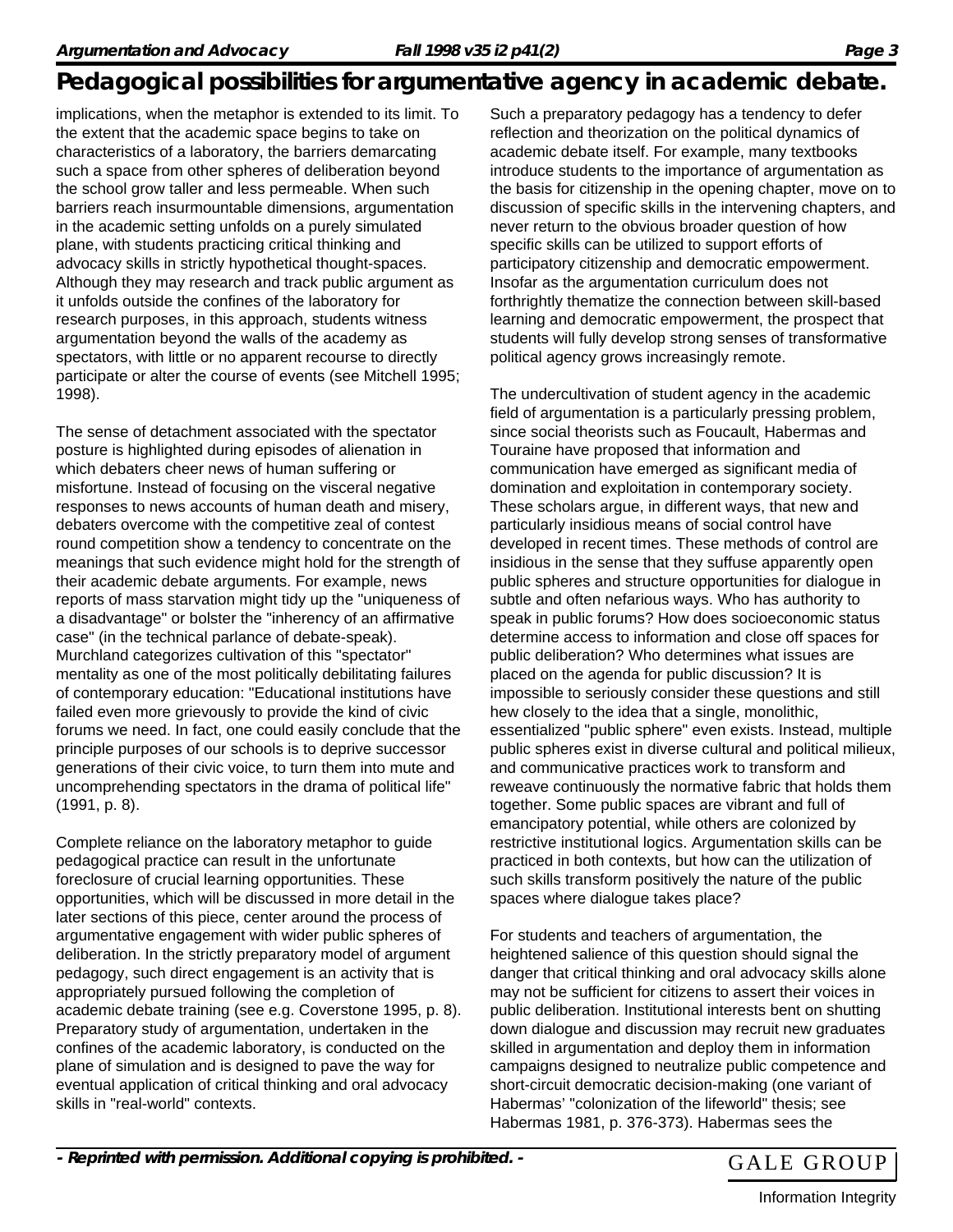emergent capacity of capitalist institutions to sustain themselves by manufacturing legitimacy through strategic communication as a development that profoundly transforms the Marxist political dynamic.

By colonizing terms and spaces of public dialogue with instrumental, strategically-motivated reasoning, institutions are said by Habermas to have engineered a "refeudalization" of the public sphere. In this distorted space for public discussion, corporations and the state forge a monopoly on argumentation and subvert critical deliberation by members of an enlightened, debating public. This colonization thesis supplements the traditional Marxist problematic of class exploitation by highlighting a new axis of domination, the way in which capitalist systems rely upon the strategic management of discourse as a mode of legitimation and exploitation. Indeed, the implicit bridge that connects argumentation skills to democratic empowerment in many argumentation textbooks crosses perilous waters, since institutions facing "legitimation crises" (see Habermas 1975) rely increasingly on recruitment and deployment of argumentative talent to manufacture public loyalty.

#### ARGUMENTATIVE AGENCY

In basic terms the notion of argumentative agency involves the capacity to contextualize and employ the skills and strategies of argumentative discourse in fields of social action, especially wider spheres of public deliberation. Pursuit of argumentative agency charges academic work with democratic energy by linking teachers and students with civic organizations, social movements, citizens and other actors engaged in live public controversies beyond the schoolyard walls. As a bridging concept, argumentative agency links decontextualized argumentation skills such as research, listening, analysis, refutation and presentation, to the broader political telos of democratic empowerment. Argumentative agency fills gaps left in purely simulation-based models of argumentation by focusing pedagogical energies on strategies for utilizing argumentation as a driver of progressive social change. Moving beyond an exclusively skill-oriented curriculum, teachers and students pursuing argumentative agency seek to put argumentative tools to the test by employing them in situations beyond the space of the classroom. This approach draws from the work of Kincheloe (1991), who suggests that through "critical constructivist action research," students and teachers cultivate their own senses of agency and work to transform the world around them.

The sense of argumentative agency produced through action research is different in kind from those skills that are honed through academic simulation exercises such as

policy debate tournaments. Encounters with broader public spheres beyond the realm of the academy can deliver unique pedagogical possibilities and opportunities. By anchoring their work in public spaces, students and teachers can use their talents to change the trajectory of events, while events are still unfolding. These experiences have the potential to trigger significant shifts in political awareness on the part of participants. Academic debaters nourished on an exclusive diet of competitive contest round experience often come to see politics like a picturesque landscape whirring by through the window of a speeding train. They study this political landscape in great detail, rarely (if ever) entertaining the idea of stopping the train and exiting to alter the course of unfolding events. The resulting spectator mentality deflects attention away from roads that could carry their arguments to wider spheres of public argumentation. However, on the occasions when students and teachers set aside this spectator mentality by directly engaging broader public audiences, key aspects of the political landscape change, because the point of reference for experiencing the landscape shifts fundamentally.

In the Truman Show, the lead character is born into a "hyperreal" (see Baudrillard 1983) life of pure simulation, where thousands of tiny hidden cameras record his every move for a world-wide, live television audience. Truman can only break through the illusion that his life is a staged event by realizing eventually that he has the power to change the set, and thereby disrupt the carefully scripted storyline of the "show." Likewise, academic debaters possess considerable latent agency to change the set that serves as the backdrop for their discussions in policy debate tournaments. They can accomplish this by turning their attention beyond a narrow exclusive focus on competitive success in tournament contest rounds and toward possible roles they might play in broader fields of social action. The resulting shift in perspective changes fundamentally the dynamics of academic debate by foregrounding the central purpose of the activity: to serve as a medium of democratic empowerment.

The notion of argumentative agency is not only important for the task of lending weight to projects in debate oriented toward the telos of democratic empowerment. The pursuit of action research carries intrinsic transformative benefits in the form of concrete political change. Building on Felski's argument that "it is not tenable to assume that hermetically sealed forums for discussion and debate can function as truly oppositional spaces of discourse" (1989, p. 171), Giroux points to Foucault and Gramsci as scholars who have made engagement with broader public spheres a matter of academic responsibility.

Academics can no longer retreat into their careers,

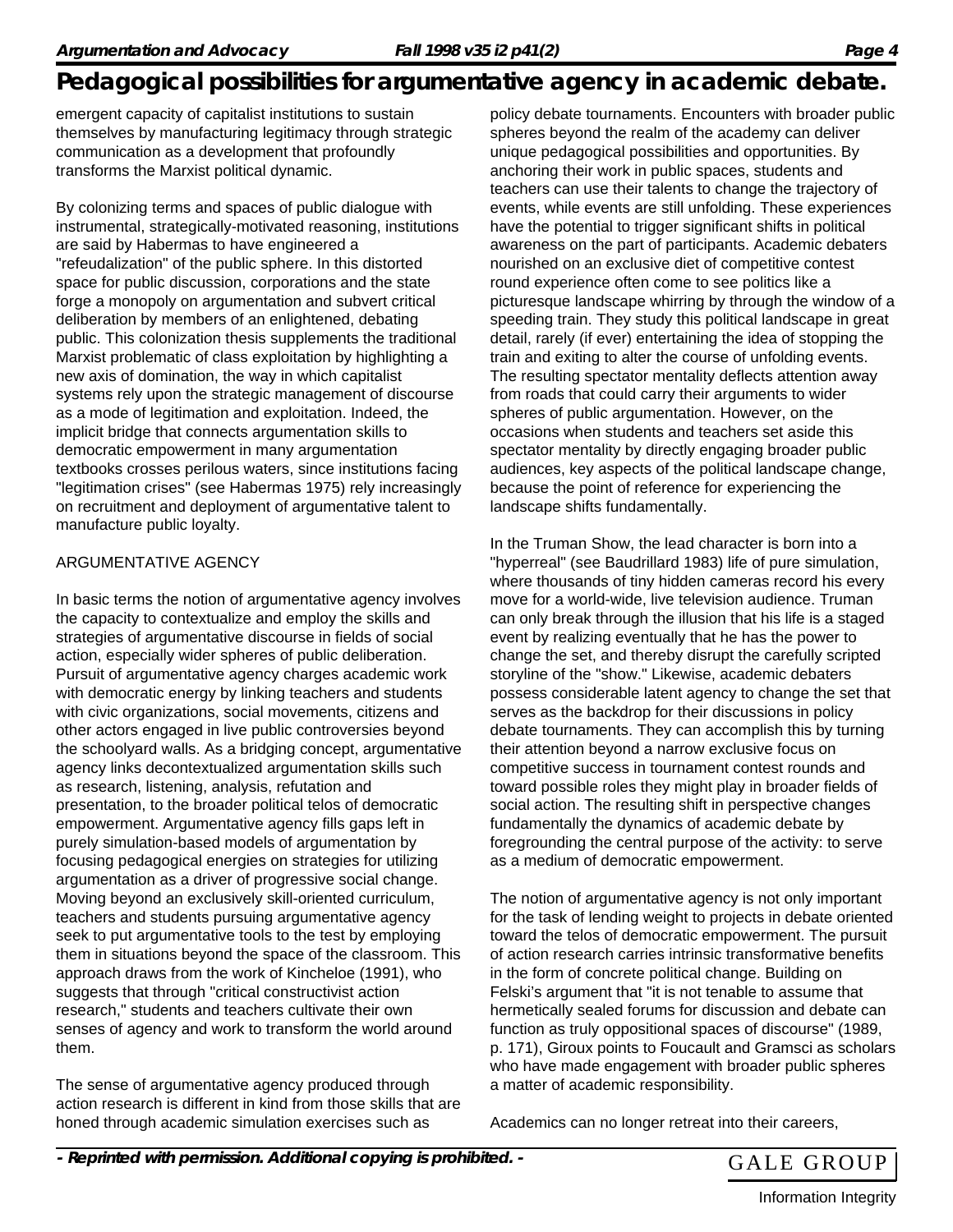classrooms, or symposiums as if they were the only public spheres available for engaging the power of ideas and the relations of power. Foucault's (1977) notion of the specific intellectual taking up struggles connected to particular issues and contexts must be combined with Gramsci's (1971) notion of the engaged intellectual who connects his or her work to broader social concerns that deeply affect how people live, work, and survive (Giroux 1991, p. 57; see also Giroux 1988, p. 35).

Within the limited horizon of zero-sum competition in the contest round framework for academic debate, questions of purpose, strategy, and practice tend to collapse into formulaic axioms for competitive success under the crushing weight of tournament pressure. The purpose of debate becomes unrelenting pursuit of victory at a zero-sum game. Strategies are developed to gain competitive edges that translate into contest round success. Debate practice involves debaters "spewing" a highly technical, specialized discourse at expert judges trained to understand enough of the speeches to render decisions. Even in "kritik rounds," where the political status and meaning of the participants' own discourse is up for grabs, (see Shanahan 1993) the contest round framework tends to freeze the discussion into bipolar, zero-sum terms that highlight competitive payoffs at the expense of opportunities for co-operative "rethinking."

When the cultivation of argumentative agency is pursued as a central pedagogical goal in academic debate, questions of purpose, strategy, and practice take on much broader meanings. The purpose of participating in debate gets extended beyond just winning contest rounds (although that purpose does not need to be abandoned completely), as debaters intervene in public affairs directly to affect social change, and in the process, bolster their own senses of political agency. In this approach, debate strategy begins to bear a resemblance to social movement strategizing, with questions of timing, coalition-building, and publicity taking on increasing importance. Finally, debate practice itself becomes dynamic as debaters invent new forms of argumentative expression tailored specifically to support particular projects of political intervention into fields of social action.

#### CLEARING SPACES FOR ARGUMENTATIVE AGENCY

Up to this point, I have been describing argumentative agency in general terms, striving to locate the notion in a wider frame of reference. In this final section, I distill more specific ideas that serve as provisional answers to the questions that initially drove the study: How can argumentation skills be used? Where can they be most powerfully employed? What can be learned from efforts to apply argumentation skills in concrete rhetorical

situations? Ultimately, the dimensions and dynamics of argumentative agency are properties that emerge organically out of situated pedagogical milieux. The idiosyncratic interests and talents of particular students and teachers shape the manner in which skills of argumentation receive expression as tools of democratic empowerment. Attempting to theorize the proper, precise nature of these expressions would inappropriately pre-empt creative efforts to invent modes of action tailored to fit local situations. A more heuristically valuable theoretical task would involve an exploration of historical attempts to pursue argumentative agency in debate practice. In what follows, I weave description of this (albeit limited) recent history into discussions of the promises and pitfalls involved in the practical pursuit of argumentative agency. This discussion will move through four stages, with each stage highlighting a particular type of argumentation pedagogy: primary research, public debate, public advocacy, and debate outreach.

#### Primary research

Possibilities for argumentative agency are obscured when debate scholarship is approached from a purely spectator-oriented perspective, an activity to be conducted on the sidelines of "actual" public policy discussion. Insofar as the act of research is configured as a one-way transaction in which debaters gather and assimilate information passively through impersonal channels, this spectator orientation gains currency and becomes an acquired habit. Within this pedagogical horizon, possible options for action that move beyond traditional library research and contest round advocacy become more difficult to visualize. However, when debaters reconfigure themselves as producers of knowledge, rather than passive consumers of it, it becomes easier to cultivate senses of personal agency. One very basic way that academic debaters can reverse this equation is by turning more to primary research as a tool of debate preparation.

Primary research involves debaters generating evidence "from scratch," by contacting sources directly and engaging them in conversation. If the resulting dialogue is illuminating, and the conversation partner(s) agree, the transcripts of such conversations can be published, and subsequently quoted as evidence in contest rounds. For example, Loyola (LA) debater Madison Laird once authored a high school debate handbook that contained traditional and expected evidence on the 1987/88 high school topic, but also included transcripts of interviews conducted by Laird with Loyola University political science professors. Laird produced extremely powerful, legitimately published evidence by qualified sources merely by asking provocative questions to such sources and then distributing the document throughout the debate

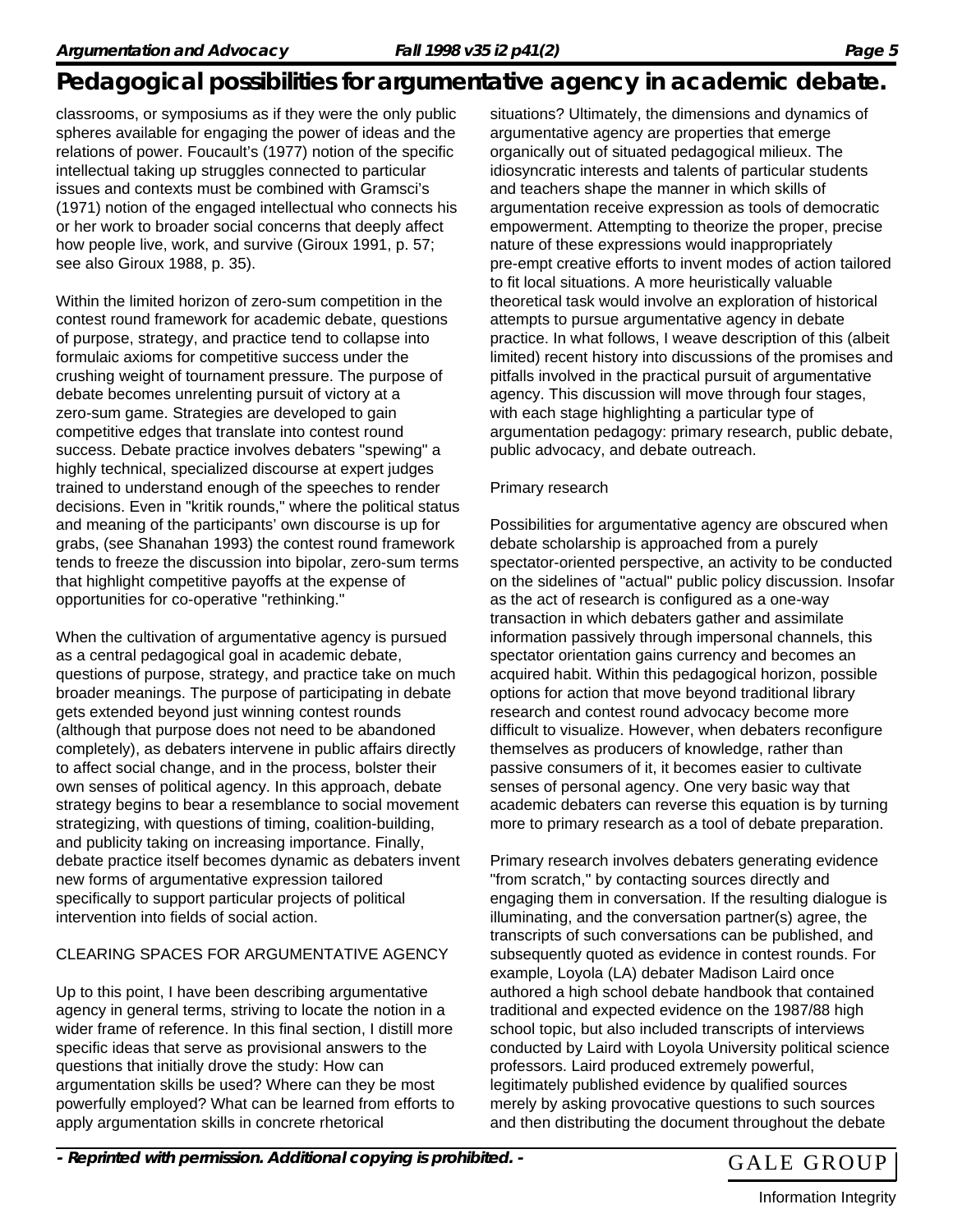community. The resulting exchange yielded an illuminating stream of newly-generated knowledge, especially since Laird pitched questions to the professors in a manner that highlighted anticipated stasis points of contest round debate. Interlocutors engaged by students in this manner have responded enthusiastically and reciprocated by asking questions about the nature of the debate activity itself as well as the specific features of projects pursued by argumentation scholars.

An additional example of action research occurred when Samford's debate team engaged government officials and humanitarian workers in a remarkable e-mail dialogue concerning an issue prominent in debates on the 1997-1998 intercollegiate policy debate topic regarding U.S. security assistance to Southeast Asia. Specifically, Samford's Leonard Neighbors asked about whether or not the United States should disclose the maps of bombing runs on Laos conducted during the Vietnam war. For intercollegiate debate participants, this was an especially pertinent question given that many teams were running affirmative cases that dealt with the issue of demining / removing unexploded ordinance from Laos. The dialogue resulting from Neighbors' queries provided a fascinating and fresh perspective on the demining discussion, and many of the email messages were quoted in contest rounds as legitimate evidence following Doyle Srader's publication of the material on his website (see Srader 1998).

Primary research is commonplace in most academic circles; sources often contact each other directly and then reference these conversations in public texts, and multitudes of published interviews can be found in scholarly books and journals. While primary research has not taken root as a widespread practice in academic debate, some fear that if primary research gains in popularity, authors, experts, and other published writers will be deluged by a torrent of annoying correspondence from insolent academic debaters. Apart from the fact that this concern reflects a fundamentally low opinion of high school debaters' senses of civic responsibility, this scenario would be most likely to occur if debaters pursued primary research projects from an exclusively competitive perspective, asking questions purely to elicit answers that might contain valuable contest round evidence. However, if debaters grasp that primary research methodology carries with it the political responsibilities of public engagement, it will be easier for them to see that primary research projects not only generate evidence for academic debates; such projects also feed new information and ideas into discussions taking place in wider public spheres of deliberation.

Once students begin to conceive of research areas as fields of action, it becomes easier to invent strategies for intervention. One such strategy involves the extension and adaptation of the debate process beyond the immediate peer audience. For example, familiarity with debate affords students the expertise and wherewithal to organize, execute and amplify public debates. By creating forums where salient and pressing contemporary issues can be debated and discussed in a robust, wide-open fashion, students can lend vibrancy to the public sphere. Public debates represent sites of social learning where the spirit of civic engagement can flourish, ideas can be shared, and the momentum of social movements can be stoked. Unlike top-down communication engineered by mass media news outlets and public opinion polling, the interaction that occurs in public debates is a unique form of dialectical communication. Dynamic, back-and-forth exchange among audience and advocates pushes issues beyond shallow lines of sound-byte development. The drama of debate draws in interested audiences, creating the possibility that dialogue will spill outward beyond the immediate debate venue and into communities, schools, universities and other civic groups. It is through this process that the fabrics of multiple public spheres are spun and woven together to form the variegated patterns of "social knowledge," or shared understandings and expectations that "govern subsequent discourse" (see Farrell 1976; Goodnight 1992).

An excellent public debate driven by an academic debate team occurred in 1994, when Cyrus Kiani and Paul Skiermont debated the contentious local issue of where to build a bridge over the Ohio River in the Louisville, KY community. Kiani, Skiermont, and the University of Kentucky coaching staff researched the issue, prepared arguments, and presented an informative and well-received public debate on September 30, 1994 (see Walfoort 1994). Following the debate, Kiani and Skiermont were deluged with questions about the UK debate society; citizens, politicians and public interest activists expressed amazement that such a university organization existed, and urged the team to continue their involvement in community issues.

Because formats for public debates are flexible, students and teachers can tailor formats and topics creatively to fit local needs, as well as experiment with new forms of debating. A March 19, 1997 debate on the topic of police brutality held at the University of Pittsburgh demonstrated the dynamism of a format that mixes student debaters with high-profile advocates in front of a general public audience. In this public debate, teachers and students entered an intense controversy ignited by the death of Jonny Gammage, a 31-year old Black man killed by white police officers in a predominantly white suburb of

Public debate

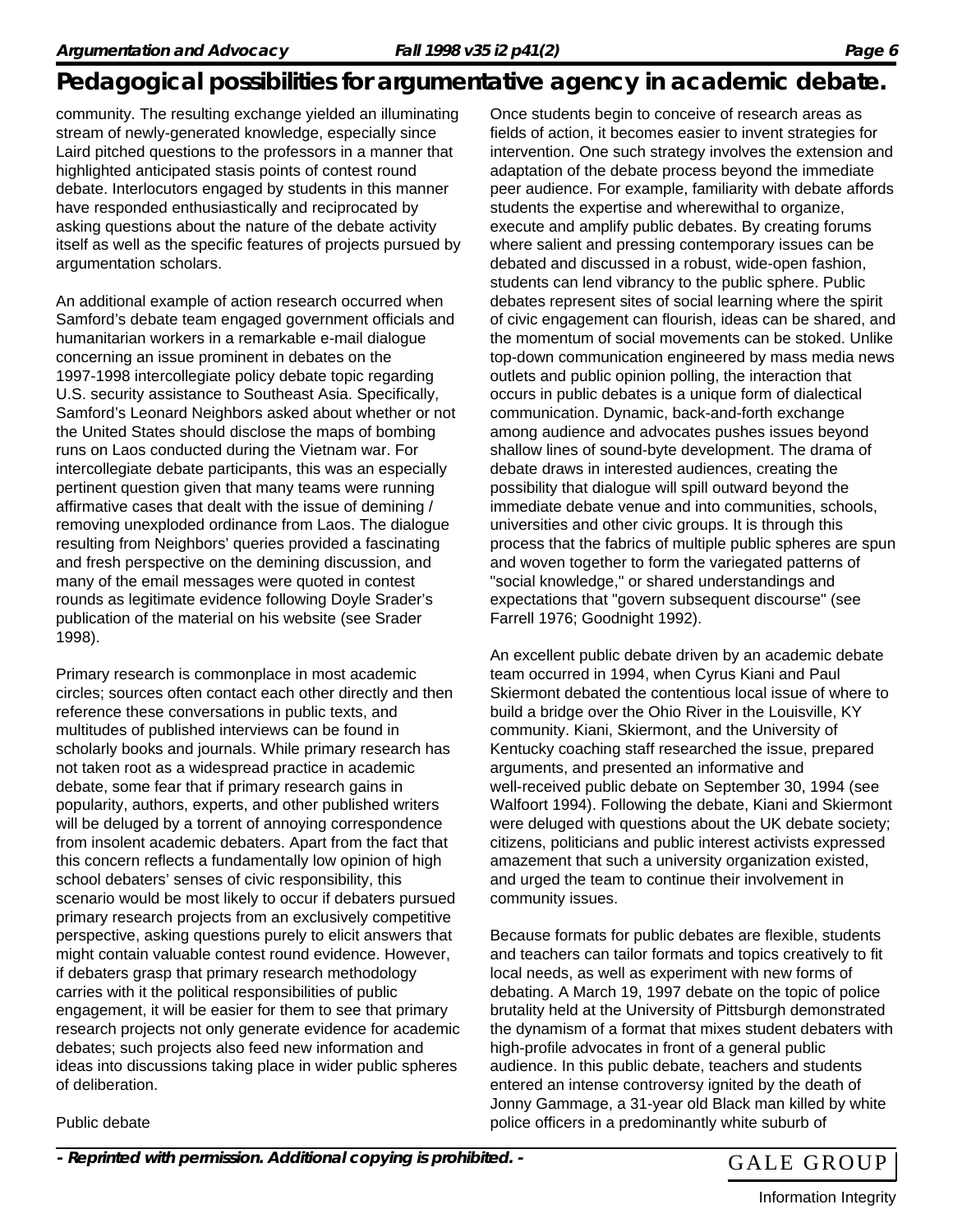Pittsburgh after a questionable traffic stop in 1995. After being pushed to the ground and having a night stick held against the back of his neck for over two minutes, Gammage died of asphyxiation. This case galvanized a groundswell of protest in the city against police brutality, and a citizen group pushed for the establishment of an independent review board to field citizen complaints about police behavior. This proposal touched off a heated controversy regarding the appropriateness and effectiveness of such a board for dealing with the problem of police brutality in Pittsburgh. At an organizational meeting early in 1997, University of Pittsburgh debaters met and selected this topic to debate.

To research the topic, some students canvassed the library for materials, while others contacted social movements, government offices, and citizens involved in the controversy for their viewpoints on the debate. After approximately two weeks of research, students met to begin drafting individual speeches. Incorporating the evidence they had gathered, students worked on crafting arguments and polishing their delivery skills. At the next session one week later, an initial practice debate was held where students further worked on their speaking and began mastering the concepts of refutation and cross examination in the public format. After a series of further practice sessions, an initial public debate was conducted, where the students debated with each other for an audience made up of university students and faculty. Following this first public debate, members of the team then solicited outside advocates to join in debating the same topic in a more ambitious event pitched to wider audiences including members of the general public and the media. The debate coaching staff secured commitments of participation from two members of city council, the president of the local police union, and a representative of a local citizen action group. For this second public debate, a three-on-three format was used, where one student was placed as an advocate on each side of the resolution, with three other students assembled as a panel of questioners.

Local media outlets lent momentum to the public debate by devoting significant coverage to the event. The Pittsburgh Post-Gazette provided space to advertise the debate two weeks prior to the event, and then devoted a full page of coverage to the debate in the Sunday paper following the debate. In Pittsburgh newsweekly published a partial transcript of the debate, and the Pittsburgh Tribune-Review ran a story on the debate the day after it occurred. Reporters from two local television stations also attended the debate, with WPXI-TV running the debate as the lead story on their 11 p.m. newscast.

As a cultivation site for argumentative agency, this public

debate provided a forum for students to confront "real world" public advocates in a debate about a pressing and salient local topic. This provided an occasion for students to hone their public advocacy skills in a meaningful political context. It should be pointed out that not all students participating in the debate were of the same political persuasion or even favored establishment of the citizen police review board. There was one student debating each side of the question (joining two other outside advocates for each side), and the three person panel of student questioners featured representation along a broad spectrum of political views. By asking questions directly to prominent figures in the local dispute regarding the establishment of a citizen review board to monitor police behavior, Pittsburgh debaters injected novel arguments and perspectives into the public dialogue and provided a forum for supporters and opponents of the board to "meet face-to-face in a structured setting, instead of jawing at one another in the media and courts and public rallies" (Muschick 1997; see also Happe 1997; Mitchell 1997). Similar public debates have been staged regularly by prominent academic debate teams such as Bates College, Claremont McKenna College, the University of Iowa, and the University of Vermont.

Many actors outside the debate community find the debate process very attractive, and this makes it easier to organize and promote public debates. But the political effects of debate are not automatically emancipatory or progressive. The debater's instinct, culled from the democratic faith inscribed in argumentation texts, is that more discussion always good. This is a tidy principle, but when it comes to on-the-ground social change, it depends on type of discussion that debate enables. Institutions often use debate as a legitimating tool. They can point to their participation in debates as evidence demonstrating their "commitment to the community," i.e. proof of their democratic pedigree. If one's goal is to use debate as a tool to challenge corrupt or regressive institutions, the possibility exists that such efforts can end up making the institutions stronger and less responsive to public concerns.

One way around this pitfall is to embrace the notion that an essential part of the debate process involves citizens empowering themselves to invent, clarify, and amplify their viewpoints in public forums. For example, in evaluating a recent EPA grant proposal for a series of national public debates on the topic of environmental justice in brownfields redevelopment policy, Charles Lee of the United Church of Christ endorsed the idea of public debates on the grounds that such debates can generate "social capital" for previously excluded stakeholders to assert their voices in policy discussions. "The production of social capital, a form of which is the ability to conduct

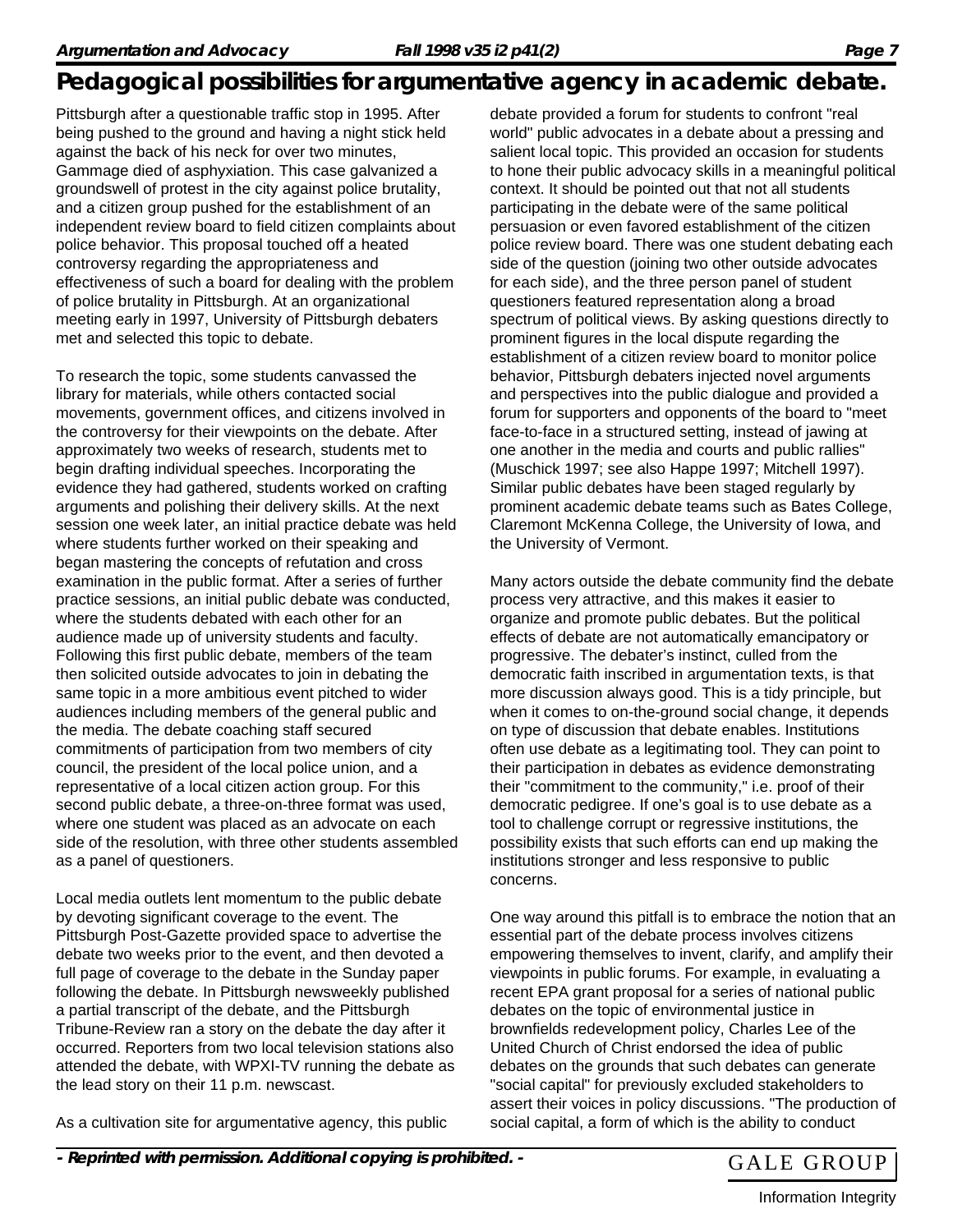public discourse," Lee explained, "is critical to solving complex problems and achieving healthy and sustainable communities" (1996).

In order to maximize the potential of the debate medium as a generator of citizen empowerment, however, debate resources need to be put toward projects such as citizen advocacy training and community action research that are designed to build community capacity for public discussion. Public debate organizing is partly a logistical endeavor, involving such tasks as securing debate venues, interacting with media, and planning on-site set management. While these efforts can yield new spaces for public discussion, if academically sterile, irrelevant, or one-sided discussion dominates such spaces, prevailing patterns of alienating public discourse will be mirrored and reproduced in such events. Such an unfortunate outcome would only galvanize the locks barring traditionally excluded segments of the population from public discussion. Thus, it is imperative that "[m]embers of impacted and disadvantaged communities must be part of the interactive process of planning and developing this concept [of public debate]," (Lee 1996). What does "interaction" mean in this context? On a basic level, an interactive planning process would seem to require shared decision-making power regarding determination of formats, dates, venues, and topics of public debates, with each stakeholder having a say in negotiating these matters. But on a more fundamental level, interaction must occur that enables academic debaters to learn from people living in impacted communities; "[T]here is also the need for students and universities to learn from and be trained by community residents regarding the history, aspiration, concerns, assets, wisdom, culture, knowledge, genius, and vision resident in that community" (Lee 1996). Ultimately, the power of public debate as a medium of democratic empowerment for disadvantaged and impacted communities may depend on the extent to which academic scholars and debaters push for "a deeper examination of the word 'interactive"' (Lee 1996) when it comes time to forge partnerships between academic institutions and community groups.

#### Debate outreach

The transformative dimension of debate pedagogy can be pursued in outreach efforts designed to share debate with traditionally underserved student populations and communities. With recognition of the emancipatory potential of critical thinking and oral advocacy skills in hand, students and teachers trained in argumentation are today transforming debate practice into a tool of empowerment by collaborating with students who are systematically denied opportunities for engaging in exciting, rewarding and powerful intellectual activities in

their schools. Debate outreach efforts carry political significance because they counter unequal treatment in the educational system, a major root of inequality in our society. Schools are places where prevailing patterns of discrimination are locked into place frequently by unfair public tax systems and short-sighted curricular approaches that slight "at risk" or "underachieving" students by "tracking" them into less rigorous classes based on unfair or arbitrary means of "evaluation," such as standardized test scores (see Giroux 1988; Kozol 1991; Wade 1997). Debate is an activity thick with motivation and laden with drama, meaning, and purpose. Because debate is at once inviting and challenging, it is an activity that has a unique appeal to students who have been alienated by the bland pedagogical fare served up in the frequently routinized and programmed classroom discussions of the present age.

Given the declining conditions of large urban school systems in the United States, funding for extracurricular activities in public high schools is more often than not nonexistent. The cost of providing debate programs is often prohibitive for financially strained inner city high schools. Because the preparation and delivery of debate arguments provides students with the opportunity to think critically, develop their academic research skills, improve their communication abilities, solve problems creatively, and increase their self-confidence, support for this activity is a crucial empowerment tool for youth (Breger 1998, p. 11; see also Wade 1998, p. 80).

Urban Debate Leagues (UDLs) in Atlanta, Birmingham, Chicago, Detroit, Louisville, New York, and Tuscaloosa currently provide opportunities of this sort to students attending traditionally underserved and marginalized public schools. Recently, the Open Society Institute (billionaire George Soros' philanthropic foundation) has emerged as a generous benefactor of such leagues and is working to expand and deepen the growing network of inner-city debate programs in the United States. "Encouraging dialogue between students and teachers from inner-city schools and those from outside the inner-city can result in profound learning," an Open Society Institute (OSI) informational flier explains; "When those who rarely have opportunity to interact come together on the common ground of a debate tournament, education becomes the bridge across the chasms of difference. As one inner-city Atlanta student noted: 'When we are working together on an argument, I see our similarities more than our differences'" (Open Society Institute 1997, p. 2).

Recently published literature suggests that the UDL initiatives are meeting with great success in stimulating new debate circuits and bringing debaters from diverse backgrounds together in a variety of pedagogical milieux (see e.g. Barber 1998; Breger 1998; Lynn 1998). The

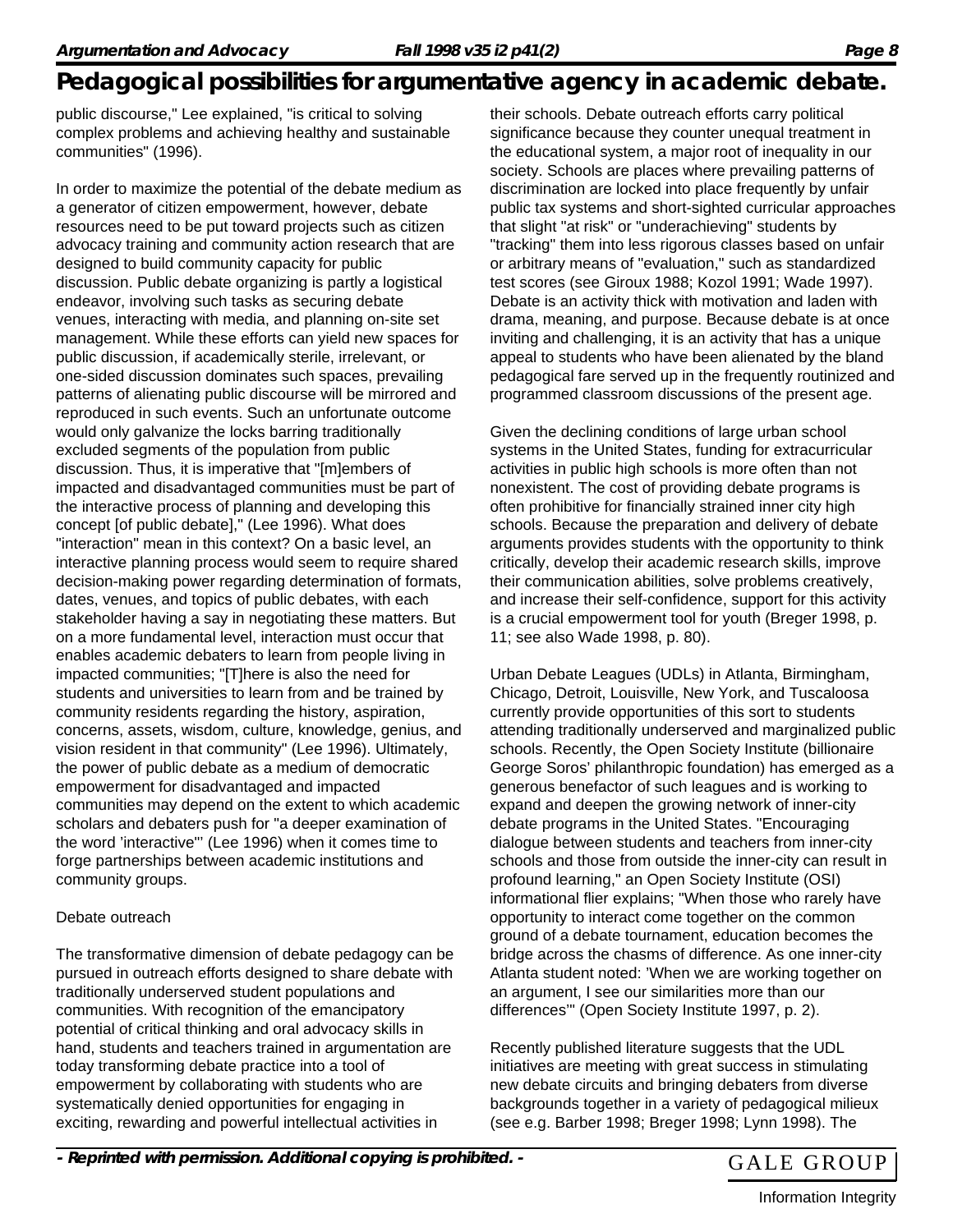newest UDLs in St. Louis, Kansas City, and Tuscaloosa have largely replicated the "Atlanta model" of UDL organization, which prioritizes policy debate tournament competition as the primary pedagogical tool for redressing educational inequities. There is no denying that contest round competition is a powerful motivating force that draws in novices and pushes advanced debaters to dizzying heights of professional and academic excellence, so there is every reason to expect that these new urban debate leagues will succeed in swelling the ranks of powerful high school debaters from the nation's metropolitan areas.

With the competitive engines of the new Soros-sponsored UDL circuits in St. Louis, Kansas City, and Tuscaloosa now firing alongside the original Atlanta, Chicago and Detroit tournament leagues, it is difficult to question the early success of the partnership forged between the Soros Foundation and members of the academic debate community. However, it is important to contextualize these early successes by putting the advantages and drawbacks of a strictly competitive pedagogy in wider political perspective. As earlier portions of this article discussed, when weaned on an exclusive diet of tournament contest round competition, debaters tend to develop a spectator mentality regarding political affairs. From this vantage point, the political landscape resembles a whir witnessed through the windows of a speeding train. There is a risk that UDL debaters brought up through such a pedagogical program will be steered away from opportunities to develop and apply their argumentative skills in organic projects of democratic empowerment that are focused on pressing local issues in their communities.

Fortunately, Soros' Open Society Institute is out in front of the academic debate community on this point. The Soros grant guidelines for the high school debate program contain descriptions of grantmaking criteria for high school debate projects, and one such criterion favors funding for "noncompetitive debate initiatives which exist as an offshoot of the competitive component and employ topics of relevance to students" (Open Society Institute 1998, p. 1). To date, none of the Sorts-funded UDLs have developed significant "noncompetitive debate initiatives," although there are dynamic pedagogical possibilities in this regard. For example, noncompetitive debate initiatives could involve entire communities in public discussions, debates, and action research projects pitched to address pressing topics of local concern. Because such projects would be unhinged from the restrictive grid of power that undergirds zero-sum contest round debate competition, parents, younger children, and other citizens could participate as actors, not just audience spectators. Novel forms of argument couched in multiple aesthetic registers would become fair game. "Why are you debating?" might supplant "What's your affirmative case?" as the most

common question shared among participants in debate events.

#### Public Advocacy

It is possible to go beyond thinking of debate as a remedial tool to redress educational inequities and to start seeing debate as a political activity that has the potential to empower students and teachers to change the underlying conditions that cause inequities among schools and communities in the first place. In this task, the public advocacy skills learned by debaters can be extremely efficacious. The ability to present ideas forcefully and persuasively in public is powerful tool, one that becomes even more dynamic when coupled with the research and critical thinking acumen that comes with intensive debate preparation. A crucial element of this transformative pedagogy is public advocacy, making debate practice directly relevant to actors who are studied during research, and making the topics researched relevant to the lives of students and teachers.

On this point, Jurgen Habermas has served as an impressive exemplar, giving concrete expression to his theories of discourse ethics and communicative action in numerous direct interventions into the German public sphere (see Habermas 1994; 1997; Holub 1991). These interventions have taken the form of newspaper articles, speeches and public appearances on such topics as the historical interpretation of National Socialism, the process of German reunification, treatment of immigrant populations in Germany, and the political role of the student movement.

Habermas presented his most comprehensive comments on this latter issue at a June, 1968 meeting of the Union of German Students. At this meeting, he suggested that students have the capacity to roll back "colonization of the lifeworld" and protect the public sphere by promoting wide-open public discussing of pressing political issues. By doing this, Habermas suggested that the students could directly complicate institutional moves to cover for legitimation deficits by fencing off public scrutiny and tamping down critical protest.

The student movement is of central importance, according to Habermas, because it calls into question the legitimacy of capitalist society at its weakest points. It unmasks the ideological obfuscations, critiques the attempts at diversion and opens discussion on fundamental issues of economics and politics. It does not accept the pretext that only experts can decide on matters of economic and political concern. Instead it removes the aura of expertise from state decision-making and subjects policy in general to public discussion (Holub 1991, p. 88).

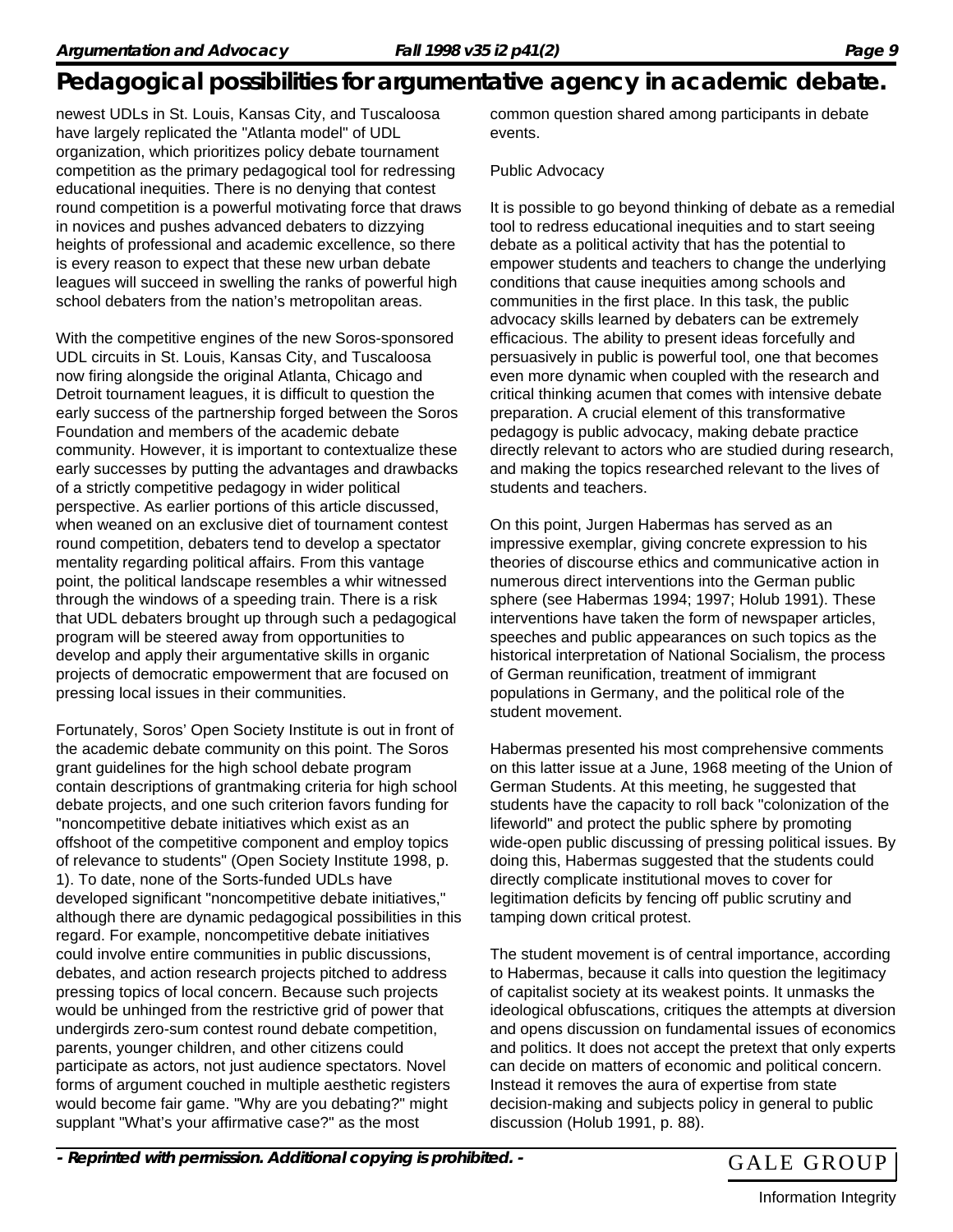Motivated by the publication of Habermas' doctoral dissertation, The Structural Transformation of the Public Sphere, German students arranged mass protests in early 1968 against the Springer publishing house, producer of the Bildzeitung, a mass circulation newspaper trading in sensationalism and hard-line conservatism. At Habermas's urging, the students were energized to initiate this resistance, choosing to target Springer based on the Frankfurt school's sustained critique of the mass media as arch-enemy of unfettered public argumentation. As Holub describes, "[a] press such as Springer's has the double function of excluding the public from real issue-oriented discussions and of mobilizing the public against those who, like the protesters, try to engender public debate" (1991, p. 88). This anti-Springer campaign is one example of student movement mobilization undertaken in name of Habermas' suggested project of "repoliticizing," or re-activating public spheres of deliberation (see Habermas 1970).

Alain Touraine, a sociologist who has worked closely with the student movements in France and Chile, argues that the unique cultural position students inhabit affords them uncanny political maneuverability: "Students can now play an important role because the sharp rise in their numbers and the increased duration of studies have resulted in the constitution of student collectivities with their own space, capable of opposing the resistance of their own culture and of their personal concerns to the space of the large organizations that seek to imposes themselves even more directly upon them" (1988, p. 120).

The skills honed during preparation for and participation in academic debate can be utilized as powerful tools in this regard. Using sophisticated research, critical thinking, and concise argument presentation, argumentation scholars can become formidable actors in the public realm, advocating on behalf of a particular issue, agenda, or viewpoint. For competitive academic debaters, this sort of advocacy can become an important extension of a long research project culminating in a strong personal judgment regarding a given policy issue and a concrete plan to intervene politically in pursuit of those beliefs.

For example, on the 1992~93 intercollegiate policy debate topic dealing with U.S. development assistance policy, the University of Texas team ran an extraordinarily successful affirmative case that called for the United States to terminate its support for the Flood Action Plan, a disaster-management program proposed to equip the people of Bangladesh to deal with the consequences of flooding. During the course of their research, Texas debaters developed close working links with the International Rivers Network, a Berkeley-based social movement devoted to stopping the Flood Action Plan.

These links not only created a fruitful research channel of primary information to the Texas team; they helped Texas debaters organize sympathetic members of the debate community to support efforts by the International Rivers Network to block the Flood Action Plan.

The University of Texas team capped off an extraordinary year of contest round success arguing for a ban on the Flood Action Plan with an activist project in which team members supplemented contest round advocacy with other modes of political organizing. Specifically, Texas debaters circulated a petition calling for suspension of the Flood Action Plan, organized channels of debater input to "pressure points" such as the World Bank and U.S. Congress, and solicited capital donations for the International Rivers Network. In a letter circulated publicly to multiple audiences inside and outside the debate community, Texas assistant coach Ryan Goodman linked the arguments of the debate community to wider public audiences by explaining the enormous competitive success of the ban Flood Action Plan affirmative on the intercollegiate tournament circuit. The debate activity, Goodman wrote, "brings a unique aspect to the marketplace of ideas. Ideas most often gain success not through politics, the persons who support them, or through forcing out other voices through sheer economic power, but rather on their own merit" (1993). To emphasize the point that this competitive success should be treated as an important factor in public policy-making, Goodman compared the level of rigor and intensity of debate research and preparation over the course of a year to the work involved in completion of masters' thesis.

A recent article in the Chronicle of Higher Education estimated that the level and extent of research required of the average college debater for each topic is equivalent to the amount of research required for a Master's Thesis. If you multiplied the number of active college debaters (approximately 1,000) by that many research hours the mass work effort spent on exploring, comprehending, and formulating positions around relevant public policy issues is obviously astounding (Goodman 1993).

An additional example of a public advocacy project undertaken by debaters took place under the 1995-96 college debate topic calling for increased U.S. security assistance to the Middle East. At the National Debate Tournament in 1996, a University of Pittsburgh team advocated a plan mandating that unrecognized Arab villages in Israel receive municipal services such as electricity, sewage treatment and water. After the plan was defended successfully in contest round competition, interested coaches and debaters joined together to organize activities on the final day of the tournament. These activities included circulation of informational

- Reprinted with permission. Additional copying is prohibited. - GALE GROUP

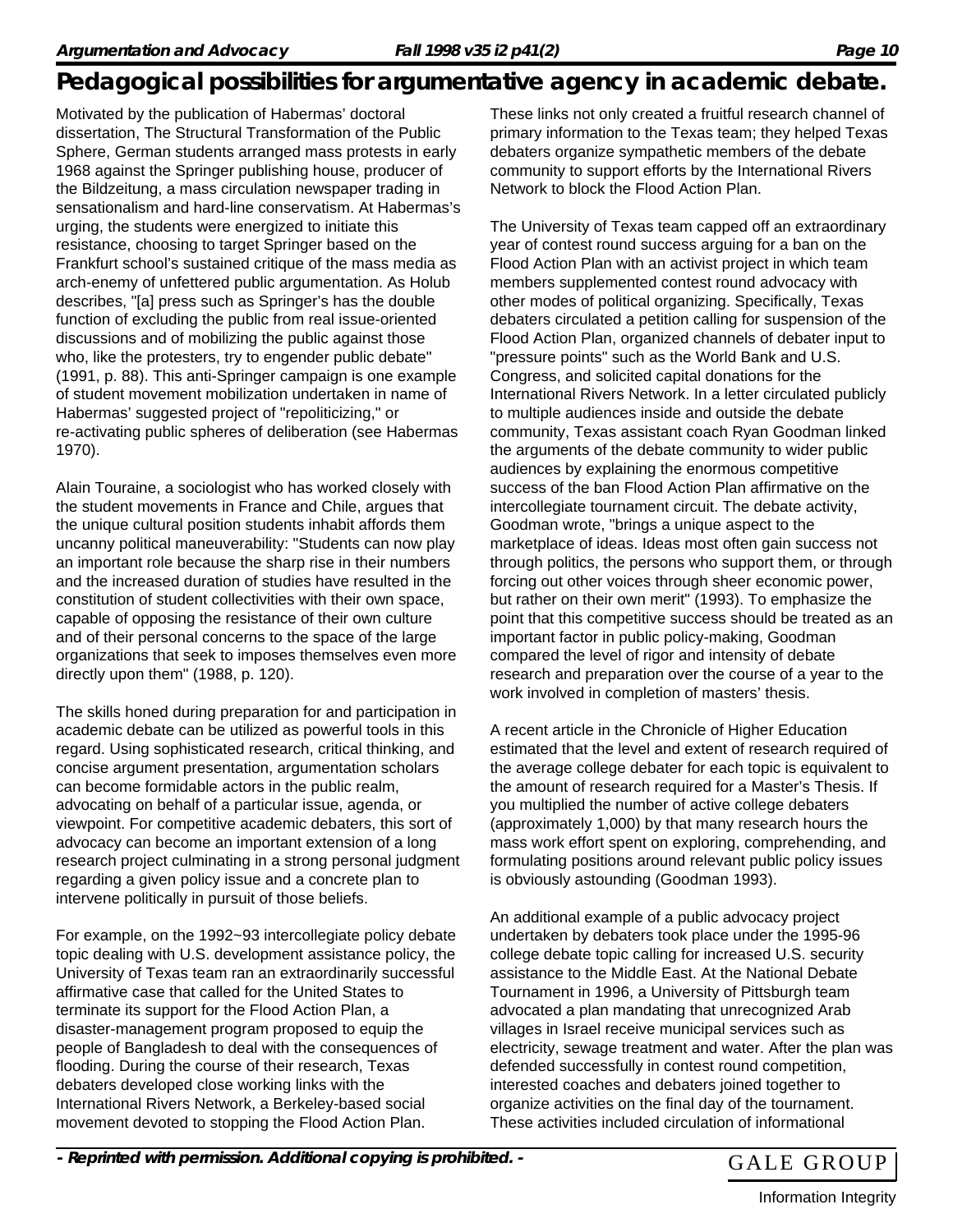material regarding the plight of unrecognized Arab villages in Israel, video displays of the conditions in unrecognized Arab villages such as Ein Hud, and compilation of 65 signatures supporting a petition which stated the following: "Noting that many Arab villages in Israel currently do not receive basic municipal services such as sewage treatment, electricity, and water, we call on the government of Israel to recognize such villages and provide these essential services." Following the conclusion of the tournament, this petition was forwarded to Association of Forty, the Arab Association for Human Rights, and the Galilee Society, social movements mobilizing for Arab village recognition in Israel.

A more recent example of public advocacy work in debate took place at the National High School Institute, a summer debate workshop hosted by Northwestern University in 1998. At this workshop, a group of high school students researched an affirmative case calling for an end to the U.S. ballistic missile defense (BMD) program. Following up on a week of intensive traditional debate research that yielded a highly successful affirmative case, the students generated a short text designed as a vehicle to take the arguments of the affirmative to wider public audiences. This text was published as an online E-print on the noted Federation of American Scientists website (see Cherub Study Group 1998). In this process of translating debate arguments into a public text, care was taken to shear prose of unnecessary debate jargon, metaphors were employed liberally to render the arguments in more accessible terms, and references to popular culture were included as devices to ground the ban-BMD argument in everyday knowledge.

Some may express reservations about the prospect of debaters settling on particular viewpoints and defending them in public, given that the tradition of switch-side policy debating has tended to tie effective critical thinking with the notion of suspended judgment. However, it is possible to maintain a critical posture, even while taking an active, interventionist stance vis-a-vis political affairs. "Generally speaking, action researchers see the process of gaining knowledge and changing society as interlinked, even inseparable," explains Martin; "Intervention to change society produces understanding - including new perspectives of fundamental theoretical significance which in turn can be used to develop more effective intervention" (p. 264; see also Sholle 1994). "Research and activism should operate in tandem," Milan Rai writes in a discussion on Noam Chomsky; "you need to interact with others in order to develop ideas" (Rai 1995, p. 59).

A critical and transformative method of action research requires constant reflection to ensure that all aspects of the research enterprise (e.g. purpose, normative

assumptions, methodological tools, and tentative conclusions) are problematized and revised throughout the endeavor as part of an ongoing learning process. The notions of constant change and unlearning on the part of the researcher and continuous rearticulation of knowledge (understanding) throughout the research act draw from the field of critical (transformative) pedagogy and cultural studies. As Kincheloe explains, "[t]he critical core of critical action research involves its participatory and communally discursive structure and the cycle of action and reflection it initiates" (1993, p. 183). Woolgar has characterized the synergistic interplay among dimensions of inquiry as the "dynamic of iterative reconceptualization," a process whereby "practitioners from time to time recognize the defects of their position as an occasion for revising its basic assumptions" (1991, p. 382). According to Woolgar, what sets this dynamic in motion is the practitioner's embrace of "reflexivity"; i.e. affirmative problematization of scholars' own conceptions of themselves as critical agents in light of continually shifting theoretical assumptions.

Reflexivity, Woolgar explains, "asks us to problematize the assumption that the analyst (author, self) stand in a disengaged relationship to the world (subjects, objects, scientists, things)" (Woolgar, p. 383). This posture shares much in common with certain research orientations in critical ethnography. Such orientations hold that "work must find ways of communicating that do not simply reaffirm old 'ways of seeing'; it must challenge the very foundations of our experience of ourselves yet be understandable and sensible." This involves commitment "to study the character and bases of one's own work practices and their relation to the knowledge such practices produce" (Simon and Dippo 1986, p. 200). In the context of rhetorical theory, Left has located a similar dialectic at work in the synergistic interplay between the "productionist" and "interpretive" impulses of classical rhetorical theory (see Leff 1996, p. 89-100). From a science studies angle, Woolgar argues that the potential reflexive benefits of action research are strong warrants for its embrace and pursuit as a scholarly method of research.

... [T]he prospect of engaging with [policy-makers and other interested audiences beyond the academy] seems too good an opportunity to miss. The attempt to forge and manage relationships with potential audiences provides a welcome experimental probe. For it provides the chance of acquiring first-hand experience of attempts to change people's minds. So we should welcome opportunities to become involved in this kind of exercise. Not because this will legitimate our own enterprise; it may or may not. But because it will provide excellent materials for further thinking through the consequences of presuming to know something for a particular audience outside [our own fields] (Woolgar 1991, p. 386).

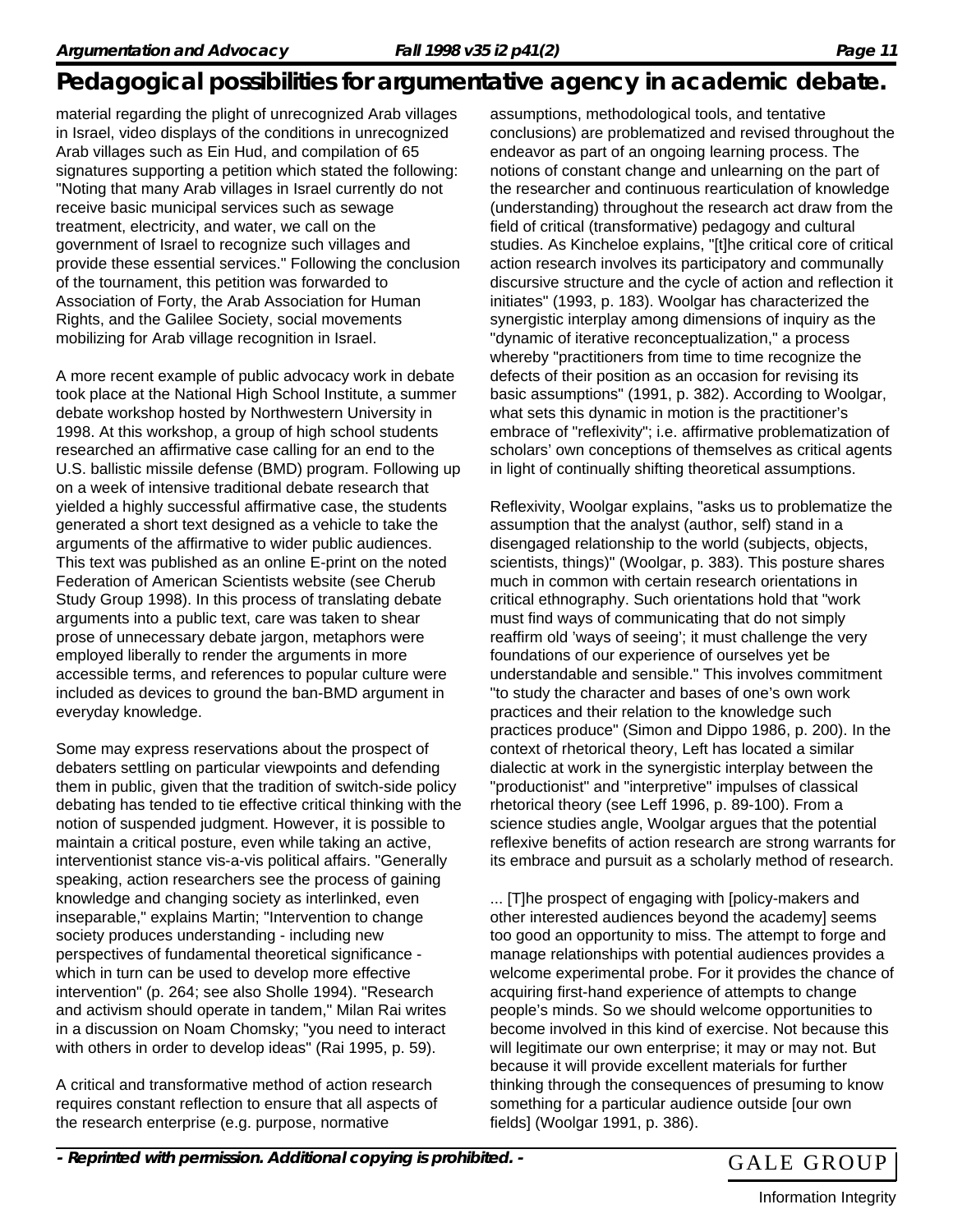Woolgar's commentary highlights the fact that a strong sense of reflexivity can be achieved only when scholars embrace epistemological humility and curiosity (see Freire 1985, p. 173; Freire and Macedo, p. 380), leaving their academic raisons d'etre open to question and engaging in a perennial pursuit of different ways of knowing. In the context of argumentative agency, such a posture might be supported through intermittent and alternating episodes of public advocacy and academic study, where students draw upon the synergistic interplay between the two spaces of investigation to calibrate their evolving political opinions and interventions.

Such a posture addresses Coverstone's concerns that debater-driven public advocacy projects would take on the character of "mass actions" designed to "homogenize the individual members of the debate community" (1995, p. 9). By assuming a reflexive stance that relentlessly destabilizes and interrogates the assumptions undergirding particular public advocacy projects, debaters can add a crucial element of reflection to their practice. Such reflection can highlight the potential dangers of political engagement and generate strategies to negotiate these pitfalls through shared discussion. Coverstone's fear that the radical heterogeneity of political opinions found in the debate community "means that mass political action is doomed to fail" (1995, p. 9) is accurate as a diagnosis of the utopian prospects for a monolithic and ideologically consistent social movement to spring forth from the ranks of activist debate participants. However, Coverstone overlooks the emancipatory potential of smaller groups within the debate community to organize with like-minded colleagues. While the radical heterogeneity of political orientation in the debate community likely blocks the formation of a homogenous mass political movement, the same diversity also has the potential to support a panoply of ideologically diverse (and even contradictory) micro-movements. Although participants in these smaller movements may be advocating different causes and pursuing distinct strategies of intervention, the common thread linking their projects together is a quest to develop argumentation skills as tools to impact events unfolding in fields of social action.

#### **CONCLUSION**

The continuing desertification of the public sphere is a phenomenon that serves as an urgent invitation for argumentation scholars to develop remedial responses. As the Credo of the American Forensic Association trumpets, members of the forensics community in this nation are well positioned to make such responses, given the community's commitment to debate and argumentation as tools of democratic empowerment. In this essay, I have argued that faith alone is insufficient to bring about the

translation of argumentation skills into tools of democratic empowerment. Instead, such a successful translation requires affirmative efforts to clear spaces that free scholars to exercise and develop senses of argumentative agency. With greater room to maneuver for inventing strategies for action, taking risks, making mistakes and affecting change, scholars can begin to envision how to do things with arguments not only in the cozy confines of contest round competition, but in the world beyond as well.

Evolution of the idea of argumentative agency, in both theory and practice, is driven by the idiosyncratic and often eccentric personal sentiments and political allegiances held by students and teachers of argumentation. Those interested in seeing debate skills become tools for democratic empowerment have the ability to cultivate argumentative agency in their respective pedagogical and political milieux. This might involve supporting and encouraging efforts of students to engage in primary research, organize and perform public debates, undertake public advocacy projects, and/or share the energy of debate with traditionally underserved and excluded student populations through outreach efforts. Much has already been done in this regard, but there are also many new challenges on the horizon. Methodologies and philosophies of primary debate research are in need of ongoing refinement; research and reflection on innovative public debate formats are necessary to extend the democratic potential of such events; emaciated public spheres everywhere are waiting for spirited public advocacy projects to energize forums for citizen discussion, and new strategies for debate outreach are essential to stoke the momentum already building in urban debate leagues across the nation.

The title of Howard Zinn's excellent book, You Can't Be Neutral on a Moving Train (1994) contains a poignant axiom for those who might question pursuit of argumentative agency in academic debate on the grounds that it makes debate "too political." Debate has always been a political activity, and no amount of academic insulation will ever be able to shield it completely from the political currents that swirl outside the august halls of contest round competition. On a most basic level, academic debate is intertwined politically with the Ford Motor Company, Phillips 66 Petroleum, and the Sorts Foundation, three major corporate benefactors that support the activity. To the extent that these organizations parlay their institutional affiliations with debate into public relations windfalls (see e.g. Barber 1998), the labor of academic debaters becomes political by virtue of the use-value it generates for corporate sponsors. At the same time that an academic debater participating in a Kansas City contest round might be advocating vociferously for a hypothetical plan that reins in profligate burning of fossil

- Reprinted with permission. Additional copying is prohibited. - GALE GROUP

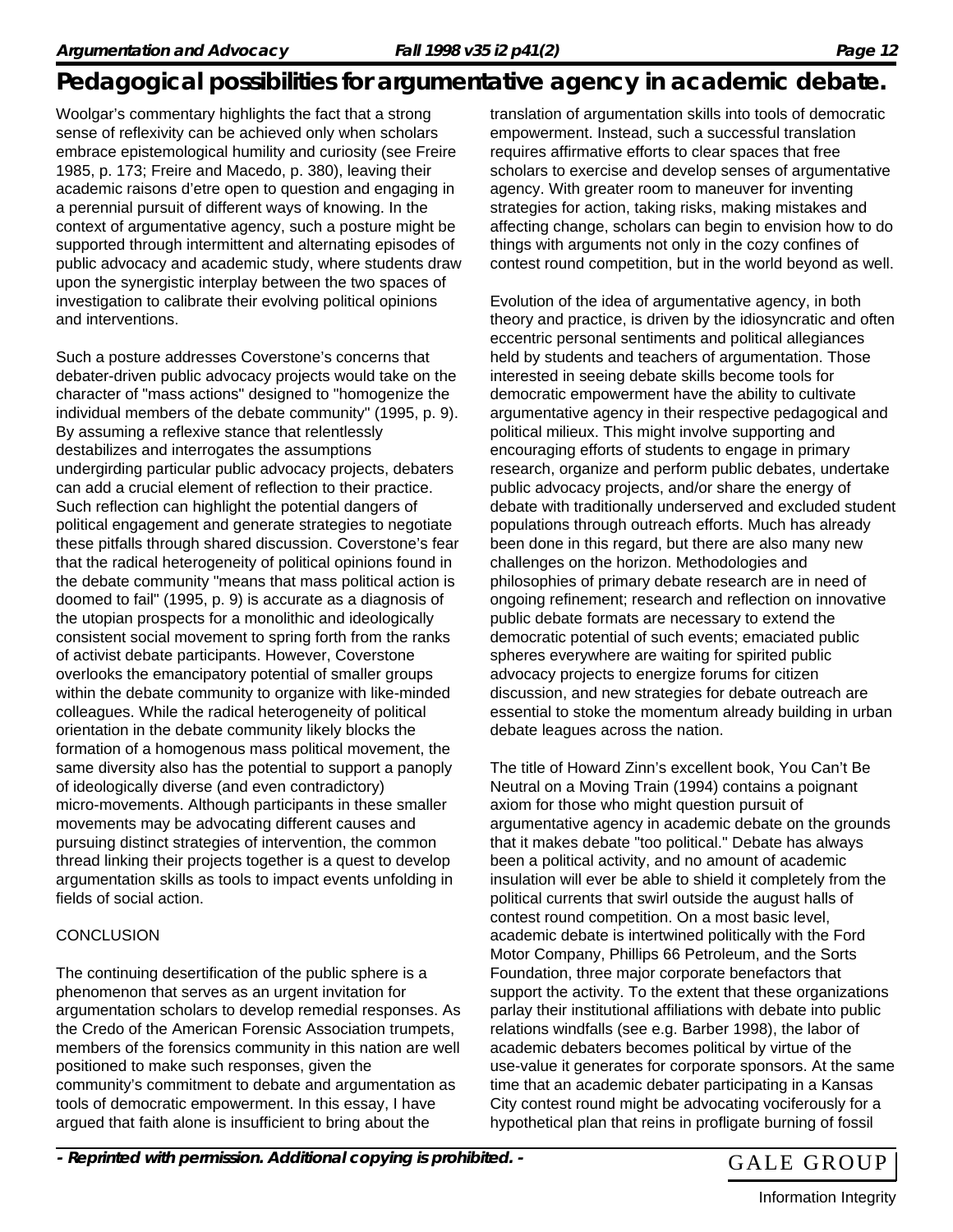fuels, a Phillips 66 company executive in New York might be generating additional sales for the oil industry by using the company's support for education and debate to close real business deals with fence-sitting investors.

Those still skeptical about the applicability of Zinn's "moving train" axiom to debate might want to consider finally the remarkable activities of the Enron Corporation. As a major oil and gas company, Enron, Inc. had a vested interest in influencing the content of academic debates on the 1997-98 high school topic. Since that year's topic called for affirmatives to strengthen environmental protection, Enron executives knew that many high school debaters would be researching and debating global warming, a political and scientific controversy that carries enormous economic significance for Enron. Acting to protect this interest, the company dispatched two executives on a remarkable barnstorming tour of high school debate workshops in the summer of 1997. Lugging with them armloads of free evidence, the Enron executives made their way to at least four summer workshops, where they presented an extensive slide show that debunked the theory of global warming and touted the environmental benefits of oil and gas exploration. To return once again to Zinn's terminology, the debate train is already being pulled fast by powerful political engines. The pressing question of the day should be "Where do we want to go?" not "How can we stay neutral?"

At a recent dinner held in his honor, Brent Farrand (Debate Coach of Newark High School of Science) gave a brilliant and moving speech that touched on many of the themes discussed in this essay. Looking back on his own career, Farrand offer a poignant charge for the future. "Perhaps the time has come for each of us to consider choosing a road that travels to other places than just between practice rounds and tournament sites," Farrand reflected; "Through some admittedly dark times when each of us felt like voices in the wilderness, we cradled, protected, refined and polished this gem of education. It is time now to carry it out into the world and share it" (Farrand 1997).

#### REFERENCES

Aronowitz, Stanley & Henry Giroux. Education Still Under Siege. 2nd Ed. Westport, CN: Bergin and Garvey, 1993.

-----. Postmodern Education: Politics, Culture, and Social Criticism Minneapolis: University of Minnesota Press, 1991.

Barber, Iowaka. "Agreeing to Disagree." Open Society Institute News (Summer 1998): 14-15.

Baudrillard, Jean. Simulations. Trans. Foss, Patton and

Beitchman. New York: Semiotext[e], 1983.

Breger, Beth. "Building Open Societies Through Debate." Contemporary Argumentation and Debate 19 (1998): forthcoming.

Center, D. "Debate and the Job Market." Debate Issues 15 (1982): 5.

Cherub Study Group. "Return of the Death Star?" Internet E-print. Federation of American Scientists website. July 31, 1998. Online at http://www.fas.org/spp/eprint/.

Colbert, Kent and Thompson Biggers, "Why Should We Support Debate?" Journal of the American Forensic Association 21 (Spring 1985): 237-240).

Coverstone, Alan. "An Inward Glance: A Response to Mitchell's Outward Activist Turn." In Roger Solt, Ed. United States Foreign Policy: China Cards. Winston-Salem, NC: Wake Forest University, 1995: 7-10.

Farrand, Brent. Emory Key Coach Address. I February 1997. Transcript printed in Gordon Mitchell, Ed., Proceedings of the First Diversity Recruitment and Retention Ideafest. Pittsburgh: University of Pittsburgh, 1998.

Farrell, Thomas B. "Knowledge, Consensus, and Rhetorical Theory." Quarterly Journal of Speech 62 (February 1976): 1-14.

Felski, Rita. Beyond Feminist Aesthetics. Cambridge: Harvard University Press, 1989.

Foucault, Michel. Discipline and Punish. New York: Vintage, 1977

Freeley, Austin J. Argumentation and Debate, 9th Ed. New York: Wadsworth, 1996.

Freire, Paulo. The Politics of Education: Culture Power and Liberation. New York: Bergin and Garvey, 1985. Freire, Paulo and Donaldo Macedo. "A Dialogue: Culture, Language, and Race." Harvard Educational Review 65 (Fall 1995): 377-402.

Giroux, Henry. Postmodernism, Feminism, and Cultural Politics. Albany: State University of New York Press, 1991.

-----. Schooling and the Struggle for Public Life. Minneapolis: University of Minnesota Press, 1988.

Goodman, Ryan. Letter circulated at 1993 National Debate Tournament. October 29, 1993. Copy on file with the

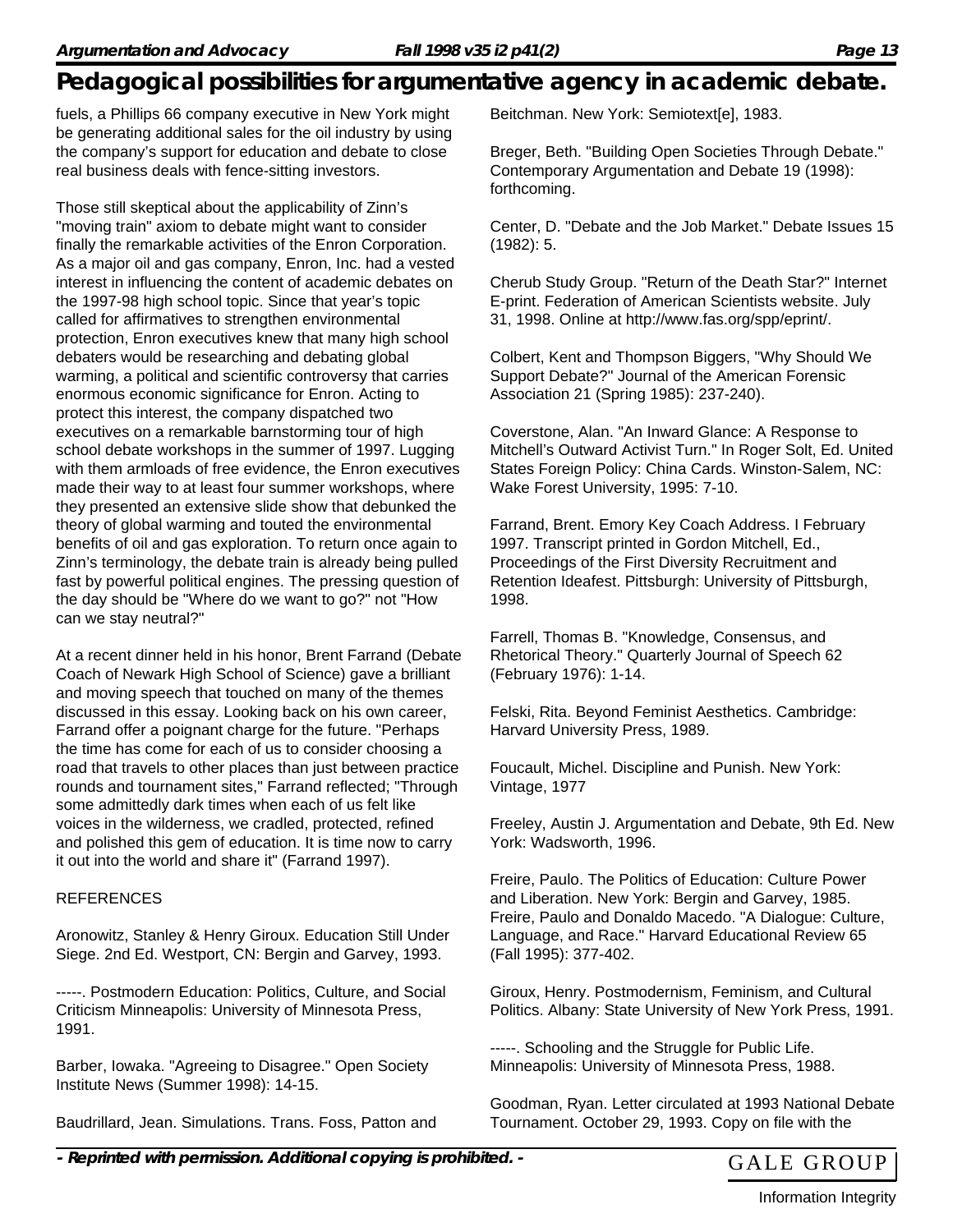author.

Goodnight, G. Thomas. "Controversy." In Donn Parson, Ed. Argument in Controversy.' Proceedings of the Seventh SCA/AFA Conference on Argumentation. Annandale, VA: Speech Communication Association, 1992: 1-13.

Habermas, Jurgen. A Berlin Republic: Writings on Germany. Trans Steven Rendall. Lincoln, NE: University of Nebraska Press, 1997.

-----. The Past as Future. Trans. and Ed. Max Pensky. Lincoln, NE: University of Nebraska Press, 1994.

-----. The Theory of Communicative Action Trans. Thomas McCarthy. Boston: Beacon Press, 1981.

-----. Legitimation Crisis. Trans. Thomas McCarthy. Boston: Beacon Press, 1975.

-----. Torward a Rational Society: Student Protest, Science, and Politics. Trans. Jeremy J. Shapiro. Boston: Beacon Press, 1970.

Happe, Kelly. "Should Pittsburgh Have a Civilian Police Review Board?" Pittsburgh Post-Gazette (March 23, 1997): B-4.

Hill, Bill and Richard W. Leeman. The Art and Practice of Argumentation and Debate. London: Mayfield, 1997.

Holub, Robert. Jurgen Habermas: Critic in the Public Sphere. London: Routledge, 1991.

Keefe, L., T. Harte and L. Norton. Introduction to Debate. New York: Macmillan, 1982.

Keele, Lucy and Ronald Matlon. "A Survey of Participants in the National Debate Tournament 19471980." Journal of the American Forensics Association 20 (1984): 194-205.

Kincheloe, Joe L. Toward a Critical Politics of Teacher Thinking. Westport: Bergin and Garvey, 1993.

-----. Teachers as Researchers: Qualitative Inquiry as a Path to Empowerment. London: Falmer Press, 1991

Kozol, Jonathan. Savage Inequalities. New York: Harper-Collins, 1991.

Lee, Charles. Letter to Gordon Mitchell and John Delicath. October 12, 1996. Copy on file with the author.

Leff, Michael. "The Idea of Rhetoric as Interpretive Practice: A Humanist's Response to Gaonkar." In Alan G. Gross and William M. Keith, Eds. Rhetorical Hermeneutics: Invention and Interpretation in the Age of Science. New York: SUNY Press, 1997: 89-100.

Lynn, Les. "Debating Funding, Funding Debating: The Chicago Debate Commission's Tale of Two Cities," Contemporary Argumentation and Debate 19 (1998): forthcoming.

Martin, Brian. "Sticking a Needle into Science: The Case of Polio Vaccines and the Origin of AIDS." Social Studies of Science 26 (1996): 245-76.

Mitchell, Gordon R. "Reflexive Fiat: Incorporating the Outward Activist Turn Into Contest Strategy." The Rostrum 72 (January 1998): 11-21.

-----. "Both Sides Now." Pittsburgh Post-Gazette (March 23, 1997): B-4.

-----. "Time for An Activist Outward Turn in Academic Debate." In Roger Solt, Ed. United States Foreign Policy: China Cards. Winston-Salem, NC: Wake Forest University, 1995: 4-7.

Murchland, Bernard. "Introduction." In Bernard Murchland, Ed. Higher Education and the Practice of Democratic Politics. Dayton, OH: Kettering Foundation, 1991: 1-9.

Muschick, Paul. "Backers, Foes of Police Review Go Another Round." Pittsburgh Tribune-Review (March 20, 1997): B1.

Open Society Institute. High School Debate Program Grant Guidelines. 1998. Internet. Online. Open Society Institute website. Available at http://www.soros.org.

-----. New York Urban Debate League Program Notes. 1997. Internet. Online. Open Society Institute website. Available at http://www.soros.org.

Panetta, Edward M. "A Rationale For Developing a Nationally Competitive National Debate Tournament Oriented Program." Argumentation and Advocacy 27 (Fall 1990):68-77.

Rai, Milan. Chomsky's Politics. London: Verso, 1995.

Rieke, Richard D. and Malcolm O. Sillars. Argumentation and Critical Decision Making, 4th Ed. New York: Addison Wesley Longman, 1997.

Semlak, W. and D. Shields. "The Effect of Debate Training on Students Participation in the Bicentennial Youth Debates." Journal of the American Forensic Association 13